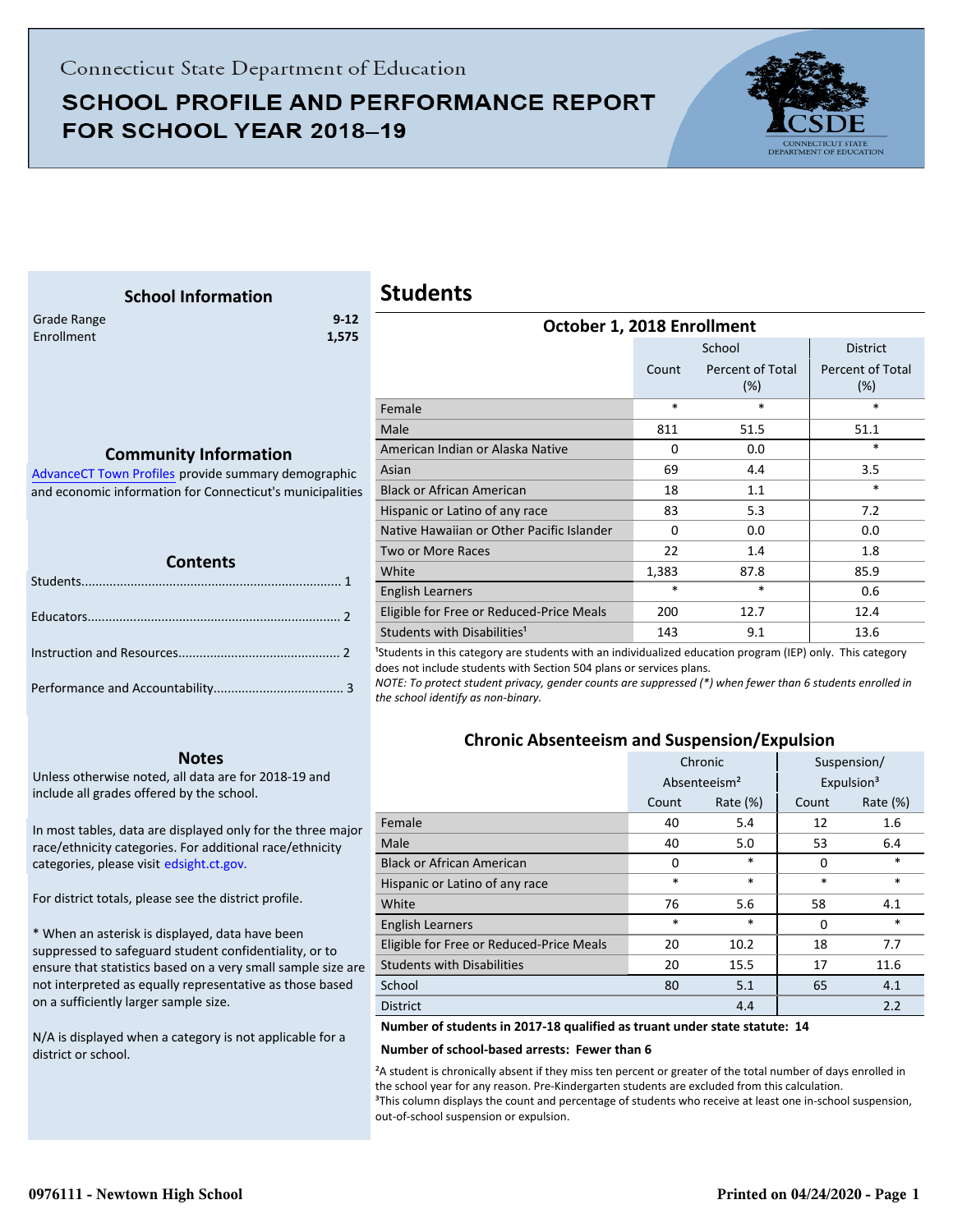## **Educators**

**Full-Time Equivalent (FTE)<sup>1</sup> Staff** 

|                                                           | <b>FTE</b> |
|-----------------------------------------------------------|------------|
| <b>General Education</b>                                  |            |
| <b>Teachers and Instructors</b>                           | 105.0      |
| Paraprofessional Instructional Assistants                 | 3.4        |
| <b>Special Education</b>                                  |            |
| <b>Teachers and Instructors</b>                           | 11.3       |
| Paraprofessional Instructional Assistants                 | 14.0       |
| <b>Administrators, Coordinators and Department Chairs</b> |            |
| School Level                                              | 8.6        |
| Library/Media                                             |            |
| Specialists (Certified)                                   | 2.0        |
| <b>Support Staff</b>                                      | 1.0        |
| Instructional Specialists Who Support Teachers            | 1.0        |
| Counselors, Social Workers and School Psychologists       | 13.1       |
| <b>School Nurses</b>                                      | 2.6        |
| Other Staff Providing Non-Instructional Services/Support  | 49.2       |

| <b>Educators by Race/Ethnicity</b>           |       |                         |                         |  |  |  |
|----------------------------------------------|-------|-------------------------|-------------------------|--|--|--|
|                                              |       | School                  | <b>District</b>         |  |  |  |
|                                              | Count | Percent of Total<br>(%) | Percent of Total<br>(%) |  |  |  |
| American Indian or Alaska Native             | 1     | 0.7                     | 0.2                     |  |  |  |
| Asian                                        | 2     | 1.4                     | 0.9                     |  |  |  |
| <b>Black or African American</b>             | 0     | 0.0                     | 0.2                     |  |  |  |
| Hispanic or Latino of any race               | 5     | 3.5                     | 1.4                     |  |  |  |
| Native Hawaiian or Other Pacific<br>Islander | 0     | 0.0                     | 0.0                     |  |  |  |
| Two or More Races                            | 0     | 0.0                     | 0.0                     |  |  |  |
| White                                        | 136   | 94.4                    | 97.2                    |  |  |  |

### **Classroom Teacher Attendance, 2017-18**

|                                                | School | <b>District</b> |
|------------------------------------------------|--------|-----------------|
| Average # of FTE Days Absent Due to Illness or | 9.1    | 9.3             |
| Personal Time                                  |        |                 |

<sup>1</sup>In the full-time equivalent count, staff members working part-time in the school are counted as a fraction of full-time. For example, a teacher who works half-time in a school contributes 0.50 to the school's staff count.

# **Instruction and Resources**

|                                       | <b>School Schedule</b> |  |                                  |          |  |
|---------------------------------------|------------------------|--|----------------------------------|----------|--|
| Days of Instruction                   | 182                    |  | <b>School Hours for Students</b> |          |  |
| <b>Hours of Instruction Per Year</b>  |                        |  | <b>Start Time</b>                | 08:00 AM |  |
| Grades 1-12 and Full-Day Kindergarten | 975                    |  | End Time                         | 02:32 PM |  |
| Half/Extended Day Kindergarten        | N/A                    |  |                                  |          |  |
|                                       |                        |  |                                  |          |  |

### **11th and 12th Graders Enrolled in College-and-Career-Readiness Courses during High School²**

|                                          | 11th  |             |        | 12 <sub>th</sub> |
|------------------------------------------|-------|-------------|--------|------------------|
|                                          | Count | Rate $(\%)$ | Count  | Rate $(\%)$      |
| <b>Black or African American</b>         | *     | $\ast$      | $\ast$ | $\ast$           |
| Hispanic or Latino of any race           | 24    | 85.7        | 11     | $\ast$           |
| White                                    | 346   | 96.1        | 342    | 97.2             |
| <b>English Learners</b>                  | 0     | $\ast$      | O      | $\ast$           |
| Eligible for Free or Reduced-Price Meals | 46    | 86.8        | 48     | 92.3             |
| <b>Students with Disabilities</b>        | 22    | 88.0        | 25     | 89.3             |
| School                                   | 404   | 95.7        | 378    | 96.9             |
| <b>District</b>                          |       | 95.5        |        | 93.2             |

²College-and-Career-Readiness Courses include Advanced Placement®(AP),International Baccalaureate®(IB), Career and Technical Education(CTE), workplace experience and dual enrollment courses.

### **Students with Disabilities Who Spend 79.1 to 100 Percent of Time with Nondisabled Peers³**

|                              | Count  | Rate (%) |
|------------------------------|--------|----------|
| Autism                       | 14     | $\star$  |
| <b>Emotional Disturbance</b> | 12     | $\ast$   |
| Intellectual Disability      | *      | $\ast$   |
| Learning Disability          | 53     | 96.4     |
| Other Health Impairment      | 36     | 97.3     |
| <b>Other Disabilities</b>    | *      | $\ast$   |
| Speech/Language Impairment   | $\ast$ | $\ast$   |
| School                       | 121    | 84.6     |
| <b>District</b>              |        | 73.2     |

<sup>3</sup>This table includes students ages 6-21 with an IEP or services plan.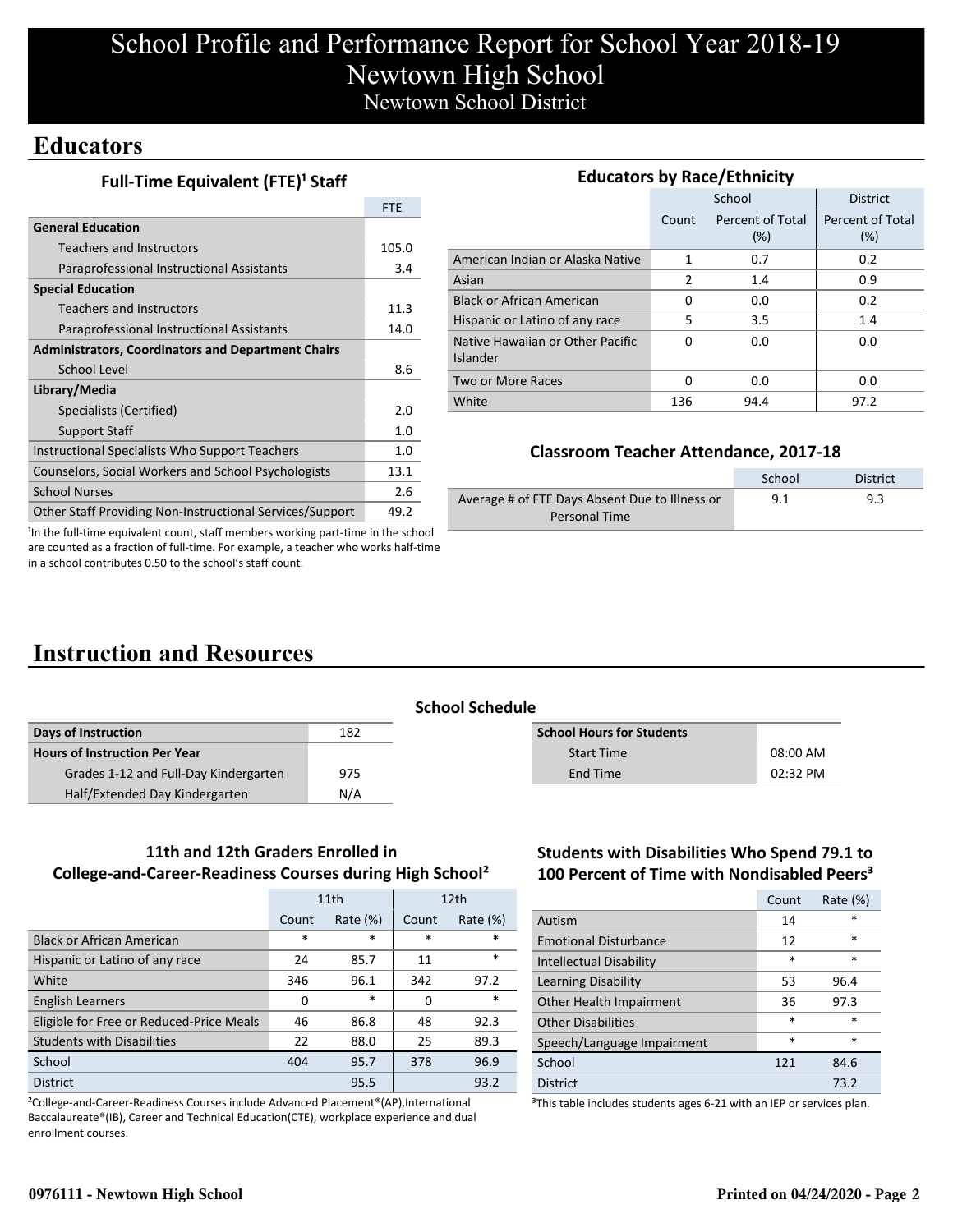## **Performance and Accountability**

### **School Performance Index (SPI)**

A School Performance Index (SPI) is the average performance of students in a subject area (i.e., ELA, Mathematics or Science) on the state summative assessments. The SPI ranges from 0-100. An SPI is reported for all students tested in a school and for students in each individual student group. Connecticut's ultimate target for an SPI is 75.

|                                              | <b>English Language Arts (ELA)</b> |            | <b>Math</b> |            | <b>Science</b> |            |
|----------------------------------------------|------------------------------------|------------|-------------|------------|----------------|------------|
|                                              | Count                              | <b>SPI</b> | Count       | <b>SPI</b> | Count          | <b>SPI</b> |
| American Indian or Alaska Native             | 0                                  | N/A        | 0           | N/A        | 0              | N/A        |
| Asian                                        | 24                                 | 73.7       | 24          | 79.6       | 24             | 67.0       |
| <b>Black or African American</b>             | $\ast$                             | $\ast$     | $\ast$      | $\ast$     | $\ast$         | $\ast$     |
| Hispanic or Latino of any race               | 25                                 | 62.3       | 25          | 58.0       | 24             | 56.5       |
| Native Hawaiian or Other Pacific Islander    | $\Omega$                           | N/A        | 0           | N/A        | 0              | N/A        |
| <b>Two or More Races</b>                     | $\ast$                             | $\ast$     | $\ast$      | $\ast$     | $\ast$         | $\ast$     |
| White                                        | 346                                | 68.0       | 346         | 69.2       | 341            | 64.8       |
| <b>English Learners</b>                      | $\ast$                             | $\ast$     | $\ast$      | $\ast$     | $\ast$         | $\ast$     |
| Non-English Learners                         | $\ast$                             | $\ast$     | $\ast$      | $\ast$     | $\ast$         | $\ast$     |
| Eligible for Free or Reduced-Price Meals     | 48                                 | 58.8       | 48          | 58.2       | 48             | 58.7       |
| Not Eligible for Free or Reduced-Price Meals | 357                                | 69.1       | 357         | 70.4       | 350            | 65.3       |
| <b>Students with Disabilities</b>            | 22                                 | 40.1       | 22          | 38.9       | 20             | 42.7       |
| <b>Students without Disabilities</b>         | 383                                | 69.5       | 383         | 70.7       | 378            | 65.6       |
| <b>High Needs</b>                            | 65                                 | 53.3       | 65          | 53.2       | 65             | 54.9       |
| Non-High Needs                               | 340                                | 70.7       | 340         | 72.0       | 333            | 66.4       |
| School                                       | 405                                | 67.9       | 405         | 69.0       | 398            | 64.5       |

### **National Assessment of Educational Progress (NAEP): Percent At or Above Proficient<sup>1</sup>**

|                        | <b>NAEP 2019</b> | <b>NAEP 2013</b> |          |
|------------------------|------------------|------------------|----------|
| <b>READING</b>         | Grade 4          | Grade 8          | Grade 12 |
| Connecticut            | 40               | 41               | 50       |
| <b>National Public</b> | 34               | 32               | 36       |
| <b>MATH</b>            | Grade 4 Grade 8  |                  | Grade 12 |
| Connecticut            | 45               | 39               | 32       |
| <b>National Public</b> | 40               | 33               | 25       |

<sup>1</sup>NAEP is often called the "Nation's Report Card." It is sponsored by the U.S. Department of Education. This table compares Connecticut's performance to that of national public school students. Performance standards for state assessments and NAEP are set independently. Therefore, one should not expect performance results to be the same [across Smarter Balanced and NAEP. Instead, NAEP results are meant to](https://portal.ct.gov/-/media/SDE/Student-Assessment/NAEP/report-card_NAEP-2019.pdf?la=en) complement other state assessment data. To view performance on NAEP by student group, click here.

## **Physical Fitness Tests: Students Reaching Health Standard²**

|                      | Percent of Students by Grade <sup>3</sup> (%) |      |      |           | <b>All Tested Grades</b> |             |
|----------------------|-----------------------------------------------|------|------|-----------|--------------------------|-------------|
|                      | 4                                             | 6    | 8    | <b>HS</b> | Count                    | Rate $(\%)$ |
| Sit & Reach          | N/A                                           | N/A  | N/A  | 89.5      | 382                      | 89.5        |
| Curl Up              | N/A                                           | N/A  | N/A  | 95.8      | 382                      | 95.8        |
| Push Up              | N/A                                           | N/A  | N/A  | 85.9      | 382                      | 85.9        |
| Mile Run/PACER       | N/A                                           | N/A  | N/A  | 70.7      | 382                      | 70.7        |
| All Tests - School   | N/A                                           | N/A  | N/A  | 62.0      | 382                      | 62.0        |
| All Tests - District | 63.3                                          | 83.6 | 57.0 | 62.0      |                          | 66.5        |

²The Connecticut Physical Fitness Assessment (CPFA) is administered to students in Grades 4, 6, 8 and High School (HS). The health-related fitness scores gathered through the CPFA should be used to educate and motivate children and their families to increase physical activity and develop lifetime fitness habits.

<sup>3</sup>Only students assessed in all four areas are included in this calculation.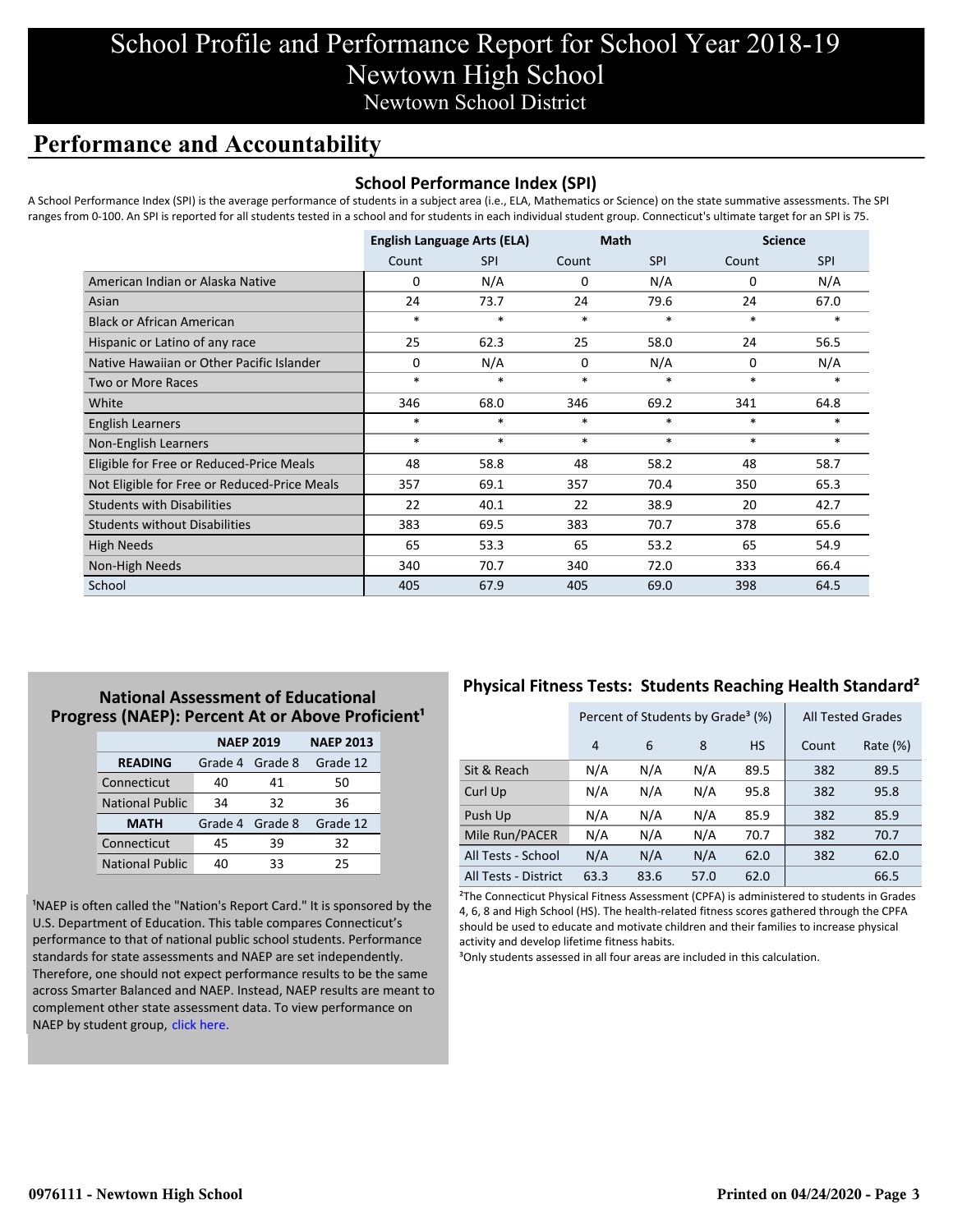### **Cohort Graduation: Four-Year<sup>1</sup>**

|                                          | 2017-18                   |             |  |
|------------------------------------------|---------------------------|-------------|--|
|                                          | Cohort Count <sup>2</sup> | Rate $(\%)$ |  |
| <b>Black or African American</b>         | q                         | *           |  |
| Hispanic or Latino of any race           | 21                        | 95.2        |  |
| <b>English Learners</b>                  | $\ast$                    | $\ast$      |  |
| Eligible for Free or Reduced-Price Meals | 23                        | 87.0        |  |
| <b>Students with Disabilities</b>        | 24                        | 79.2        |  |
| School                                   | 416                       | 97.8        |  |
| <b>District</b>                          |                           | 96.5        |  |

<sup>1</sup>The four-year cohort graduation rate represents the percentage of first-time 9th graders who earn a standard high school [diploma within four years.](http://www.sde.ct.gov/sde/cwp/view.asp?a=2758&q=334898)

²Cohort count includes all students in the cohort as of the end of the 2017-18 school year.

### **11th and 12th Graders Meeting Benchmark on at Least One College Readiness Exam³**

|                                             | Participation <sup>4</sup> |        | <b>Meeting Benchmark</b> |
|---------------------------------------------|----------------------------|--------|--------------------------|
|                                             | Rate $(\%)$                | Count  | Rate $(\%)$              |
| Female                                      | $\ast$                     | $\ast$ | $\ast$                   |
| Male                                        | 98.6                       | 285    | 68.8                     |
| <b>Black or African American</b>            | *                          | 6      | $\ast$                   |
| Hispanic or Latino of any race              | 95.1                       | 19     | 46.3                     |
| White                                       | 98.7                       | 501    | 70.4                     |
| <b>English Learners</b>                     | $\ast$                     | 0      | $\ast$                   |
| Eligible for Free or<br>Reduced-Price Meals | 95.2                       | 47     | 44.8                     |
| <b>Students with Disabilities</b>           | 84.9                       | $\ast$ | $\ast$                   |
| School                                      | 98.5                       | 566    | 69.7                     |
| <b>District</b>                             | 96.8                       |        | 68.0                     |

<sup>3</sup>College readiness exams and benchmark scores are as follows:

- SAT® meets benchmark on SAT, Revised SAT or Connecticut School Day SAT
- ACT® meets benchmark score on 3 of 4 exams (benchmark score varies by subject)
- AP® 3 or higher on any one  $AP^®$  exam
- IB® 4 or higher on any one IB® exam

 $4$ Participation Rate equals the number of test-takers in 11th and 12th grade divided by the number of students enrolled in those grades, as a percentage.

Sources:

SAT® and AP® statistics derived from data provided by the College Board.

Copyright © 2019 The College Board. www.collegeboard.org

- ACT® statistics derived from data provided by ACT, Inc.
- Copyright © 2019 ACT, Inc. www.act.org

IB® statistics derived from data provided by the International Baccalaureate Organization.

Copyright © International Baccalaureate Organization 2019

### **College Entrance and Persistence**

|                                             | Class of 2018         | Class of 2017            |
|---------------------------------------------|-----------------------|--------------------------|
|                                             | Entrance <sup>5</sup> | Persistence <sup>6</sup> |
|                                             | Rate $(\%)$           | Rate $(\%)$              |
| Female                                      | $\ast$                | 93.5                     |
| Male                                        | 83.9                  | 93.2                     |
| <b>Black or African American</b>            | $\ast$                | $\ast$                   |
| Hispanic or Latino of any race              | 90.0                  | *                        |
| White                                       | 86.8                  | 93.8                     |
| <b>English Learners</b>                     | N/A                   | N/A                      |
| Eligible for Free or<br>Reduced-Price Meals | 55.2                  | 83.3                     |
| <b>Students with Disabilities</b>           | 70.6                  | $\ast$                   |
| School                                      | 86.7                  | 93.4                     |
| <b>District</b>                             | 86.1                  | 93.4                     |

⁵College entrance refers to the percent of high school graduates from the year who enrolled in college any time during the first year after high school.

<sup>6</sup>College persistence refers to the percent of students who enrolled in college the first year after high school and returned for a second year (Freshman to Sophomore persistence).

Source: National Student Clearinghouse